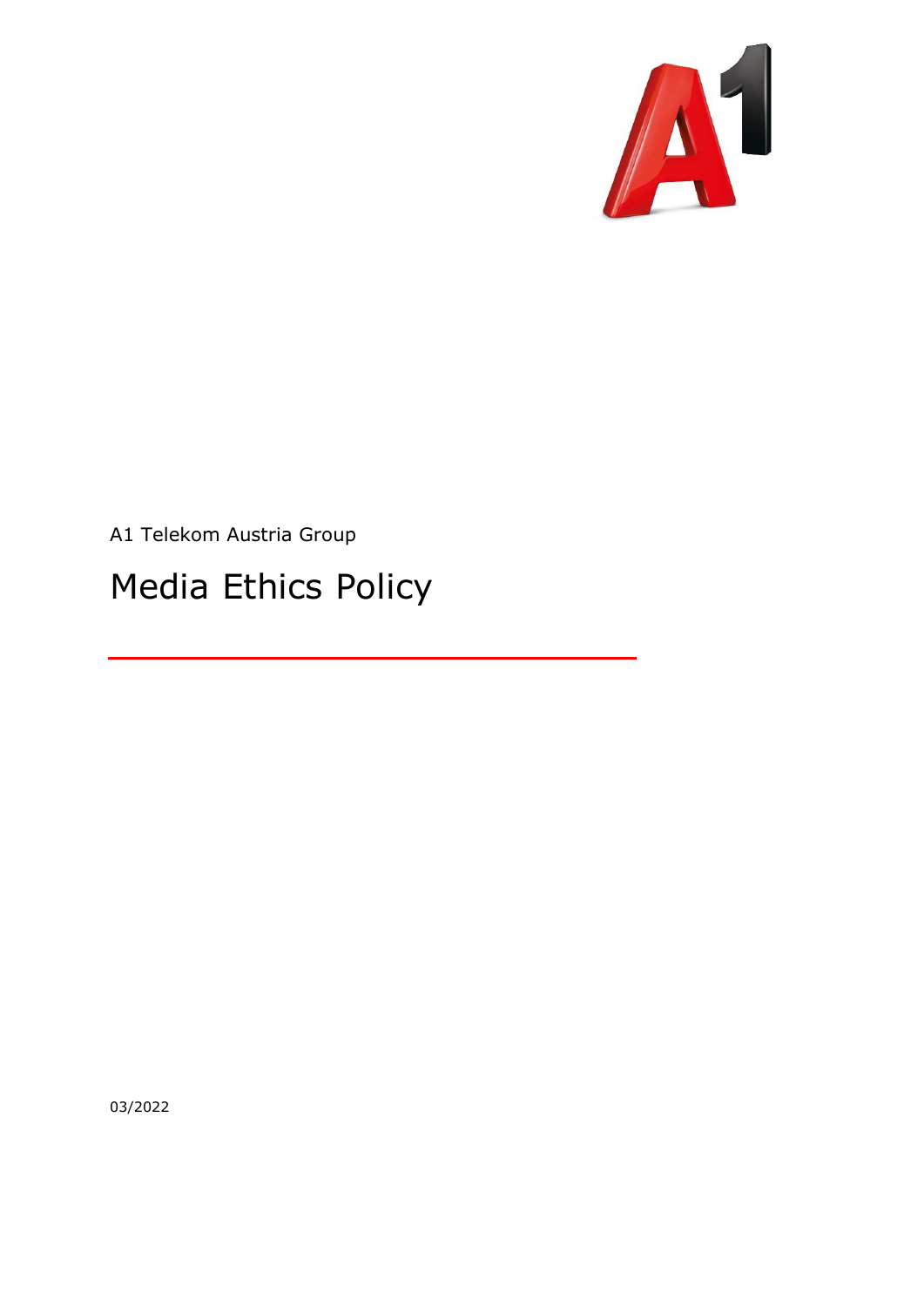

Our A1 Group Code of Conduct highlights the importance of Media Ethics, which is further elaborated in this policy.

In this policy, 12 rules have been defined to guide A1 Group employees in the field of corporate communications. It lies with the managerial responsibility to ensure that media ethics guidelines are followed.

## Our Communication Guidelines

- 1. We are aware of the responsibility of our communication and our content and take it seriously. Therefore, we commit ourselves to promote informed decision making by appropriate audiences.
- 2. We only share accurate and consistent information and protect confidential information from improper disclosure. We also protect the privacy of information sources and story subjects.
- 3. We communicate in a **clear and honest** way in a language that is easy to understand and place great value on **transparency**.
- 4. We respect **human rights** and take them into account in our communications.
- 5. We use an *inclusive language*, as we value people in their diversity and want to address and include everyone. We provide an **equal access** to our content and services and respect cultural rights, diversity and pluralism.
- 6. We pay attention to a respectful communication and cooperation with our stakeholders, customers and employees.
- 7. We perceive freedom of expression as enrichment but we do not accept any form of bullying, racism or discrimination. This applies to all communication activities and especially to social media, as reactions and comments from the public can easily be evoked here.
- 8. Personal opinions of A1 Group employees expressed on social media or other channels, which are made without an official order, should be marked as such. It must be clear that A1 employees do not speak on behalf of the company.
- 9. Only members of the management board, employees of the press offices or authorized employees are allowed to speak on behalf of A1.
- 10. The communication representatives and everybody who is allowed to speak on behalf of the company are aware that whatever they say in public represents the company.
- 11. We work with the highest precision and accuracy and respect the editorial independence.